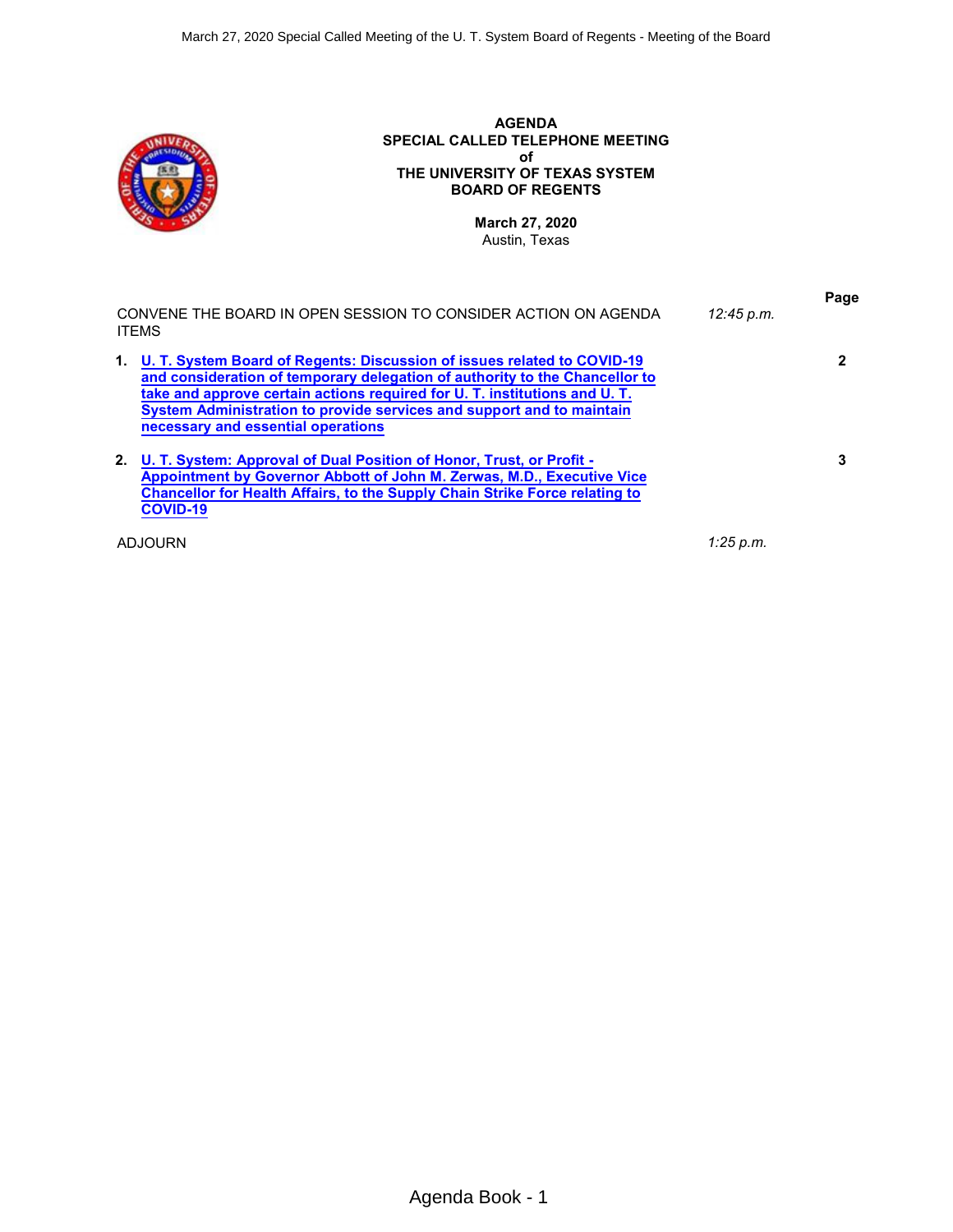### <span id="page-1-0"></span>**1. U. T. System Board of Regents: Discussion of issues related to COVID-19 and consideration of temporary delegation of authority to the Chancellor to take and approve certain actions required for U. T. institutions and U. T. System Administration to provide services and support and to maintain necessary and essential operations**

# BACKGROUND INFORMATION

While the Chancellor has delegated authority from the Board under Regents' Rule 20101 to approve and implement specific actions required for the routine operation of the U. T. System, the Board may wish to consider the grant of additional delegation to ensure the the continuity of necessary and essential operations at U. T. institutions and U. T. System Administration, while also protecting the health, safety, and welfare of U. T. students, faculty, and staff, during the coronavirus pandemic.